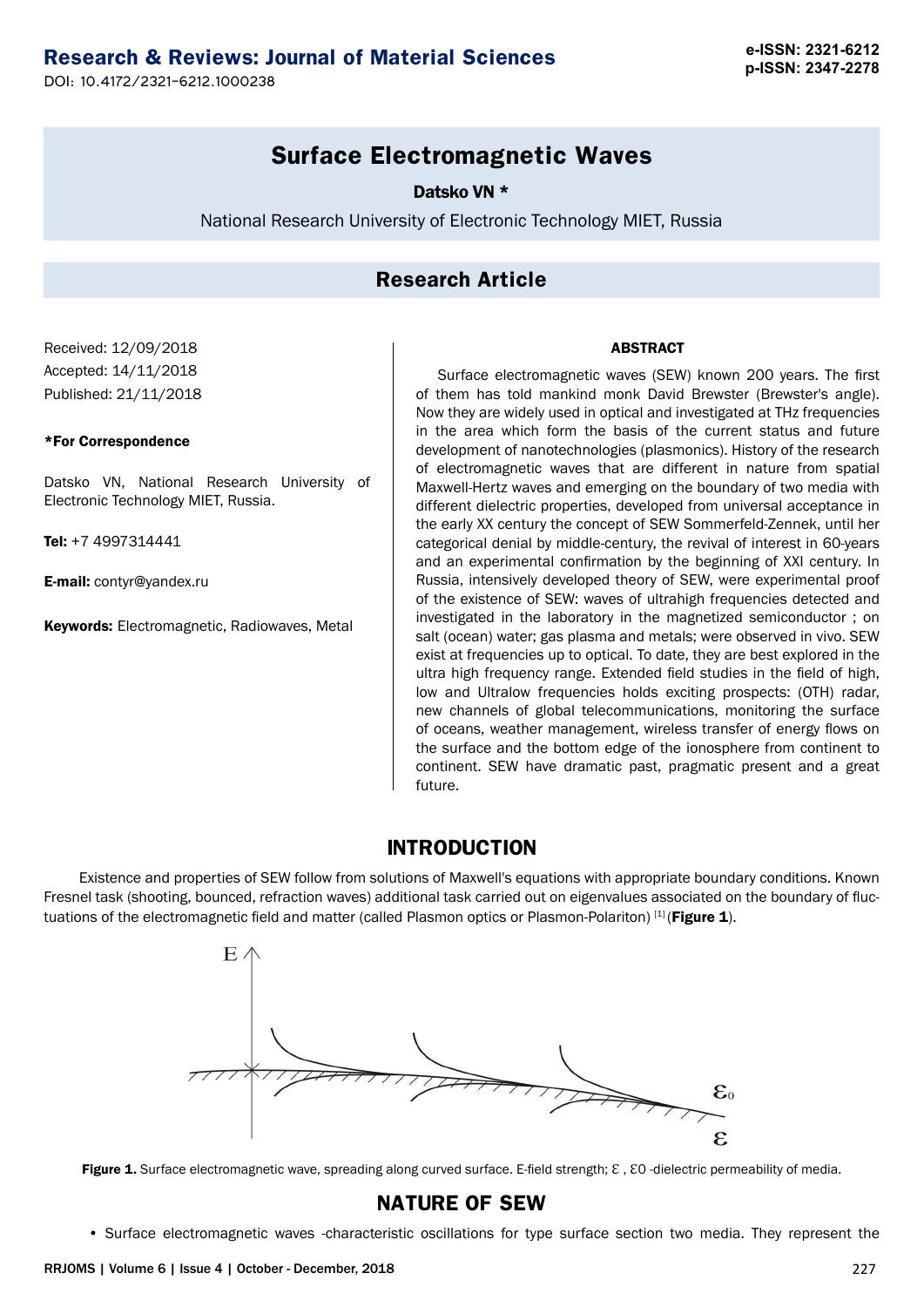fluctuation of charge carriers involved (atoms and molecules of the dielectric) or free (conductive media), accompanied by the emergence of electromagnetic waves whose amplitude decays exponentially when you delete in both sides of the interface, as well as along it; maximum amplitude is on the surface. When removing from the axial-symmetric source along the surface in the absence of the attenuation of the amplitude of the SEW decays is inversely proportional to the square root of the distance (divergence). Wave "glued" to the surface and follows its curvature.

- The nature of spatial and surface electromagnetic waves varies. The spatial waves Maxwell-Hertz are «waves field» [2].
- Surface waves Tesla-Sommerfeld- Zenneck price tag is "wave current" inciting "wave field" in both neighbouring media [3].

#### **OBSERVATION OF SEW**

• SEW observed in a wide range of frequencies: from the lowest to the optical. Theory of the SEW has been developed by scientists from different countries for decades, but experimentally the existence of the SEW has been proven by Russian scholars: in vitro in range SHF installed physical properties of waves distributed in salt water, gas plasma, in the magnetized semiconductor, metals, on the human body.

#### History of Research

- 3 July 1899 Nikola Tesla in Colorado have watched standing surface electromagnetic wave brought lightning strikes the Earth  $[4,5]$ .
- 1899 Arnold Sommerfeld introduced the concept of "surface electromagnetic waves", when considered the task of axial current in a long live wire and got the solution of Maxwell's equations, the amplitude drops exponentially with distance from the surface of the wire [6].
- 1901 Guglielmo Marconi the broadcast took place across the Atlantic at a frequency of 30 kHz. This is an amazing discovery made on the reflections on the propagation mechanism over the ocean. About the existence of the ionosphere at that time not yet suspected, so the possibility of long-distance radio communication due to reflection from the ionosphere radiobeam was not discussed. Instead, it was suggestedt that in his experiences, as well as in the experiments of Tesla, abandonment of new type electromagnetic wave-surface wave. It is interesting to note that their experiments Marconi crossed the Atlantic Ocean 80 times! Perhaps, because he was only 22 years old. Currently, there are reasonable grounds for believing that in his experiments surface wave excited with Marconi on ocean water and spatial wave was directed into the ionosphere. His excite antennas inverted cone provided wavefront slope forward and part of the radiated energy is directed at the surface wave; the rest energy is directed in a spatial wave going into the ionosphere  $^{[7]}$ .
- 1902. Robert Wood, studying the properties of metallic gratings of diffraction, found on some frequencies of light deflection from the laws of diffraction, named then "anomalies Wood." In 1941 U. Fano explained these anomalies-the energy of the incident radiation enters brought them surface electromagnetic waves [8].
- 1907.J Zennek pointed out the relationship research with Sommerfeld radiowaves spread over the Earth's surface and showed that Maxwell's equations with the relevant boundary conditions allow a decision which can be called a surface wave sent flat surface section two media, i.e. is a combination of two plane waves, one of which is localized in the air and another in Figure 1 the earth.
- 1909 A. Sommerfeld first strict theory of propagation of electromagnetic waves emitted by dipole located on a flat surface section of two homogeneous media (land and air)- significant step forward he was in spite of the fact that he did not land a perfect conductor, and atmosphere-ABSOLUT-insulator, and attributed to each half of the ultimate dielectric permeatability and conductivity.
- 1910 A. Sommerfeld had showed that excited be dipole electromagnetic field can be represented as the sum of surface and bulk waves. He believed that, at large distances from the source of the SEW prevails and so they contacted surface wave radiation source; considered proven that on distances from source is a surface wave.
- 1916 N.Tesla wrote that A.Sommerfeld confirmed his (Tesla) conclude the existence of electromagnetic waves propagating on the surface of the Earth.
- 1919-1933 In the theoretical works of Weil, van der Pol, V.A. Fok, etc. Sommerfelds output has been challenged and found to be erroneous.
- 1933-1941 In large-scale field experiments Feldman (1933), Barrow (1937), Mandelstam and Papaleksi (1934-41), studying propagation near the surface of the Earth (the Earth's Ray), animated by conventional radioantennas, surface electromagnetic waves have not been observed. The reason is that conventional radioantennas SEW not excite; they excite only electromagnetic waves Maxwell-Hertz strictly are cross section. For SEW excitation need a special antennas (datskole) creating oblique electric field, possessing both transverse and longitudinal components.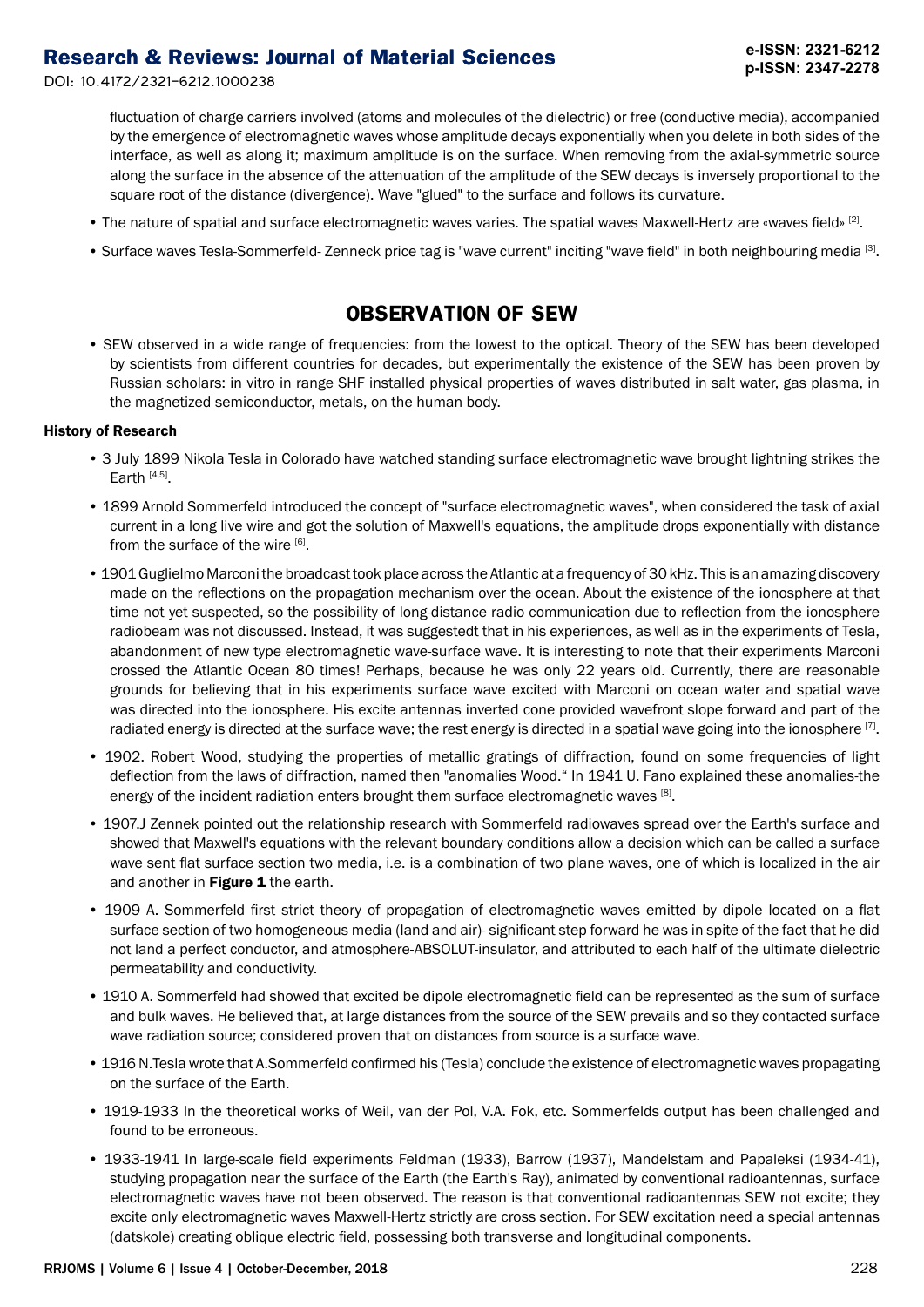DOI: 10.4172/2321-6212.1000238

- 1950 World Radio-established opinions:bring a SEW by real emitters impossible and the concept of SEW records showed physical reality: this wave-myth, Phantom, Mirage, the Flying Dutchman, mathematical focus Academician L.I [9,10]. Mandelstam claimed:"Surface electromagnetic waves do not exist and, in principle, in contrast to surface acoustic waves, may not exist<sup>" [11]</sup>. It's a misconception to 70 years delayed the development of the world of Radiophysics.
- •1951 Goubo excitecited, observed, but not investigated SEW in metal lines.
- •1950-1970 SEW "blindly" used in the technique, but experimental studies were not because they were «closed».
- •1970 V.N.Datsko found at room temperature on MICROWAVE slow surface electromagnetic waves (surface magnetoplasmon) in magnetized InSb [12-17].
- •1974 P. Hansen watched SEW at frequencies below 15 MHz at Highway 237 km over the ocean, but not realized his results- «anomaly Hansen» [18,19]. In 1989 BDK showed that Hansen has piqued the SEW [20-23].
- •1971-1980 V.Bajbakov@V.Datsko experimentally installed physical properties slow magnetoplazmons MICROWAVE propagating into magnetized semiconductors with high mobility of charge carriers at room temperature; theory of slow SMPW (surface magnetoplasmon) was built by V. Yakovenko and, independently, by J.Kistovich (1983) [24-35].
- 1981-1990 V.I. Bajbakov, V.N Datsko, Yi.V.Kistovich found SEW in salt water [20]. Using a fictional V. Datsko emitter, they stirred SEW the salt water and have explored all her properties.
- 1990-2010 A new direction SEW in the optical frequency range-plasmonics [36].
- 2008 Yi.D.Rotenko constructed logoperiodical antenna SEW Roundhouse type [1].
- •2010-2014 V.N. Datsko watched SEW on human body ; in outdoor metal waveguides ; in metal ; on train tracks.
- 2014-2016 V.V. Shevchenko built the modern theory of SEW to salt water [36-38].

#### The Slow Surface Wave (Magnitoplazmon)

"Previously unknown physical phenomenon, representing great scientific and practical value " - Nobel Prize winner academician A. M. Prokhorov.

#### •The Opening Formula

• As a result of the violation of the homogeneity of space section of the border media and girotropie of semiconductor in the magnetic field , electromagnetic field spreads on its surface in the form of a one-sided directional surface wave phase velocity, which is much less than the speed of light and depends on the size of an external magnetic field, i.e., the refractive index of medium can be changed in the process of wave propagation (Figure 2).



#### LOW SURFACE MAGNITOPLASMIC WAVE

Figure 2. Low surface magnitoplasmic wave in InSb. Magnetic field 1,2 T, frequency 35 MGz, angle =-  $50^\circ$ .

#### Scientific Novelty and Practical Value of Discovery

• Slow SEW is making a fundamental change in the understanding of the electrodynamic properties of surface conductive media, structure and surface properties of electromagnetic waves. They can be used to create new methods of research of the surface of semiconductors and metals (at low temperatures), define their parameters and diagnostics of semiconductor plasma. The specific properties of slow waves provide an opportunity to create new sensors magnetic field functional radio device, Active solid state MICROWAVE devices and magnitoplazmennye lamps of running waves,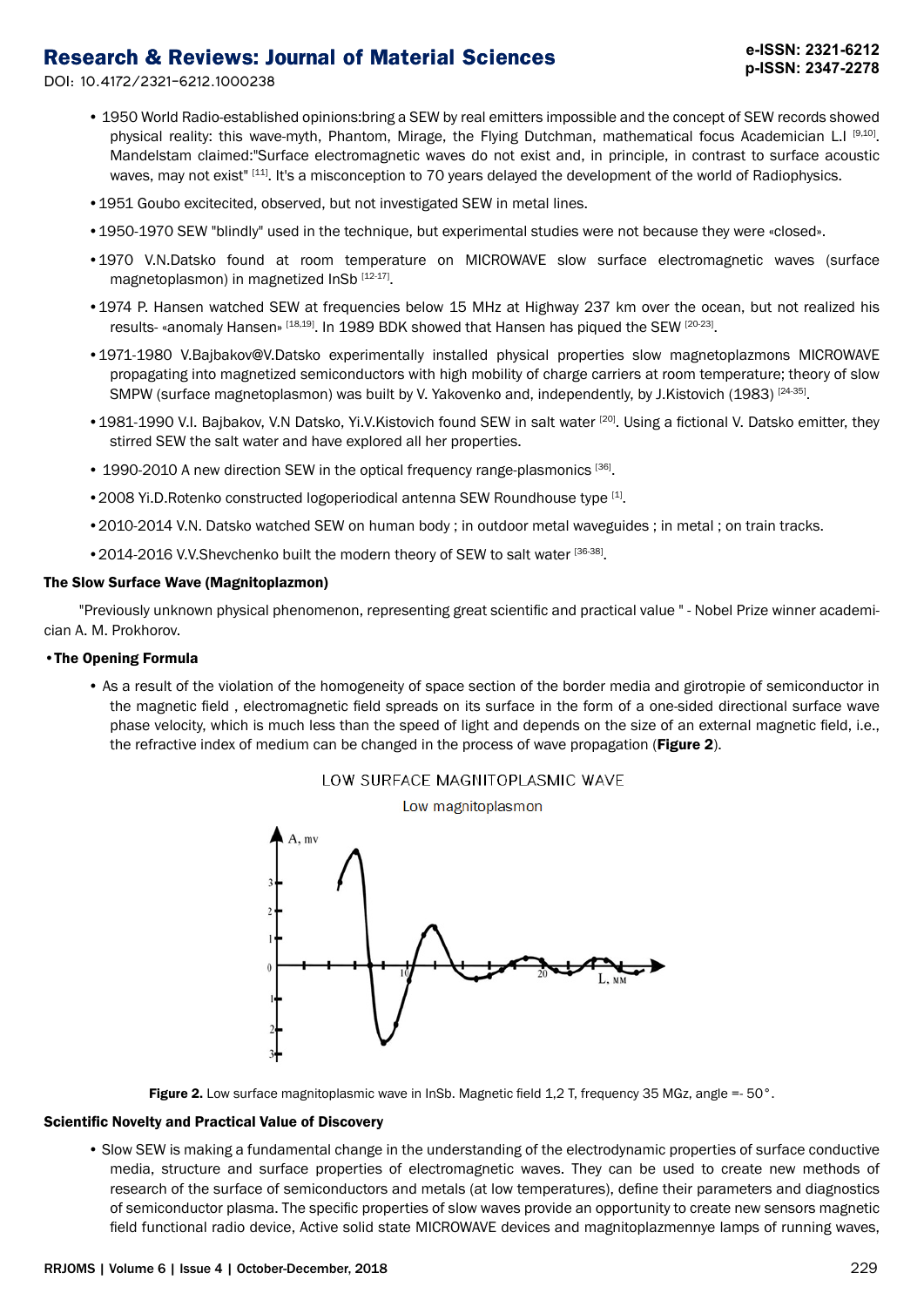DOI: 10.4172/2321-6212.1000238

managed elements planar optical information processing systems. The SMW devices for which the refractive index may be (depending on the type of plasma) 10-109, could complement the device on SAW (surface acustic waves) and even replace them in the fields of microwave technology, which SAW devices do not apply. SEW are there at frequencies below plasma and cyclotron; on this basis you can create devices that are in range of a few Hz to 1012 Hz, up to-infrared range. These devices are based on a single principle, blocked a broad frequency range if possible smooth frequency agility using magnetic field (Figure 3).



**Figure 3.** Dispersion characteristics of surface waves.

## **SEW OPTICAL FREQUENCY RANGE**

#### Surface Plasmons

• Under certain conditions, between light waves, aimed at border section between metal and dielectric and moving electrons on the surface of the metal resonance interaction occurs: electrons begin to vibrate in tact with the fluctuations of the electromagnetic field on metal in the resulting surface electromagnetic waves or over constitute plasmons — Electron density waves that propagate along the border section like ripples on the surface of a pond, disturbed a fallen stone (Figures 4-13).

## **Surface Plasmons**



Figure 4. Beam of light falling on the surface of the metal, creates plasmons - Electron density waves, which can be used to send huge flows of information. If the light is focused on the surface of the ring groove, there are concentric waves with rings of high and low electron density, as shown in figure.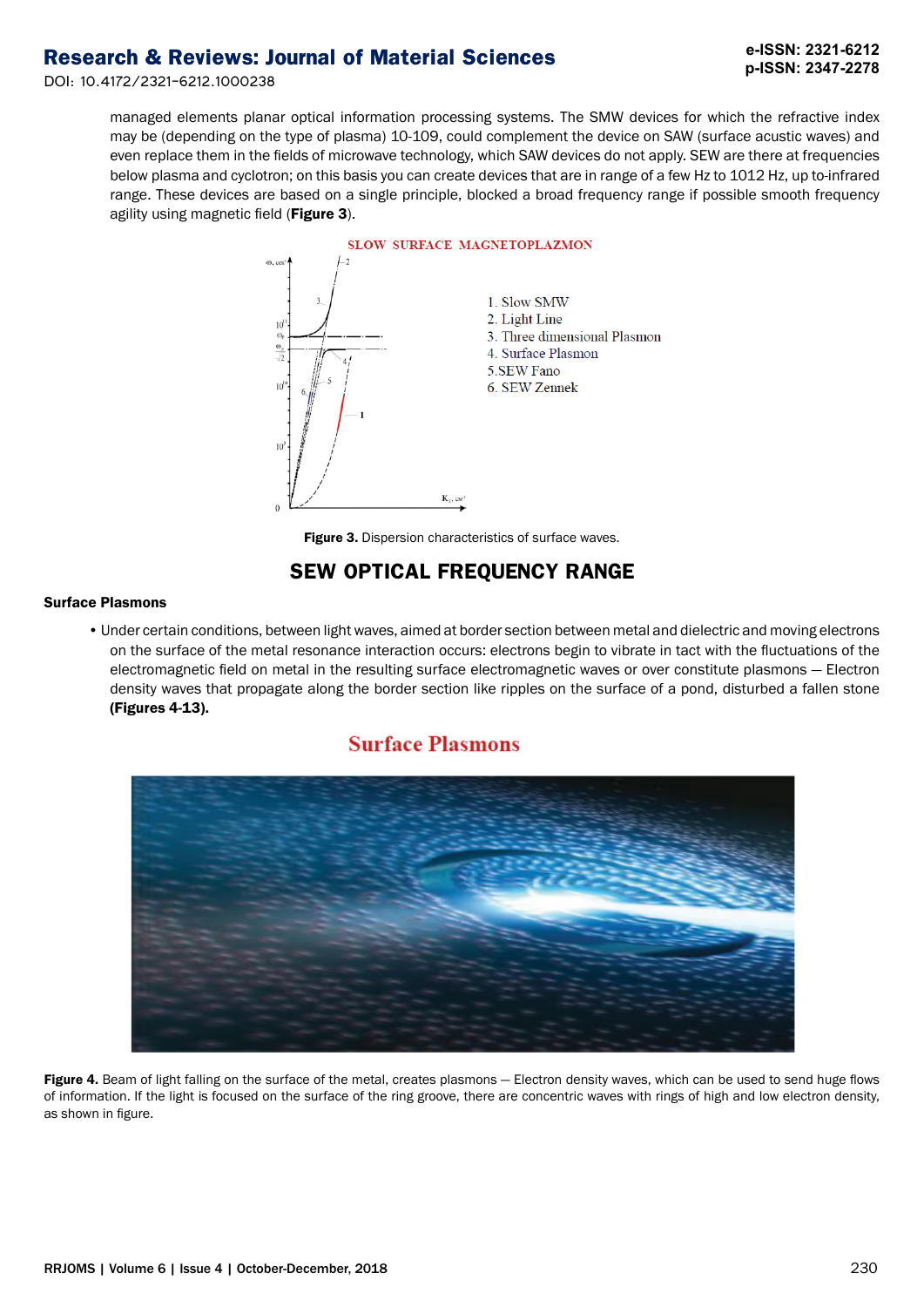**e-ISSN: 2321-6212 p-ISSN: 2347-2278**

#### **SEW ON OCEAN WATER**



**Figure 5.** The existence of waves of Fano and Zennek.



Figure 6. Localization of SEW to ocean water and air, and wavelength attenuation as a function of frequency.

Payment data is confirmed experimentally.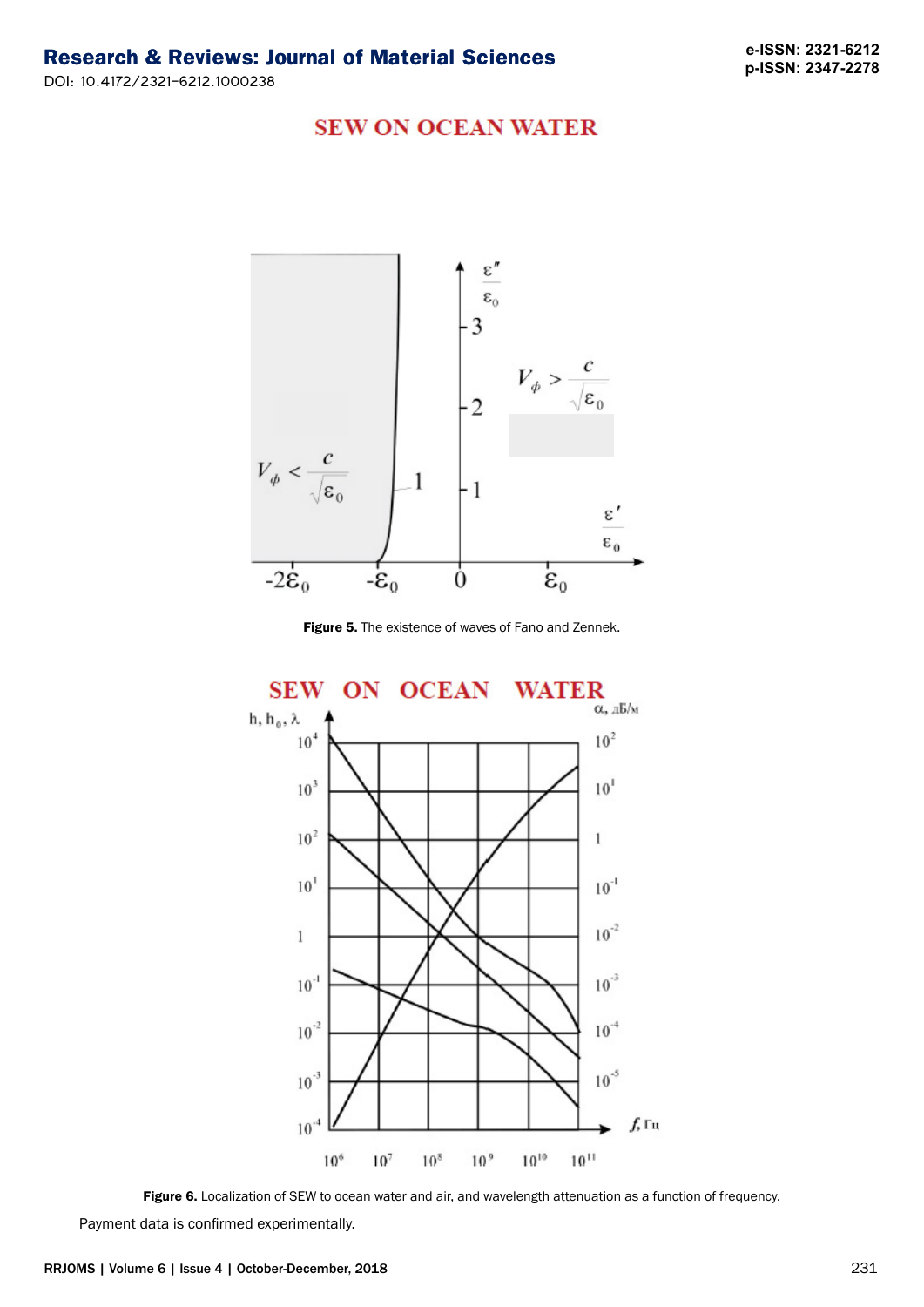DOI: 10.4172/2321-6212.1000238





Figure 7. Direction diagram: The problem was solved by SEW excitation using Datskole-cavity antennas for a resonance type, which ensures maximum directional on the surface of the water.

**SEW ON OCEAN WATER** Laboratory experiment



Figure 8. Recession electromagnetic field excited by dapole on the surface of the ocean water, removing from the exciter: 1. surface wave; 2. bulk (spatial) wave; 3. "Earth's Ray" (a mixture of surface and spatial electromagnetic waves). Points-experiment, solid curves-the calculation. 3.88 GHz frequency, wavelength 7.8 cm Water salinity of 35 ‰.

The graph on the horizontal axis distance (R, cm), vertical axis-the product of the intensity of the longitudinal components of the electric field of the wave Ez and the distance R(mV x sm).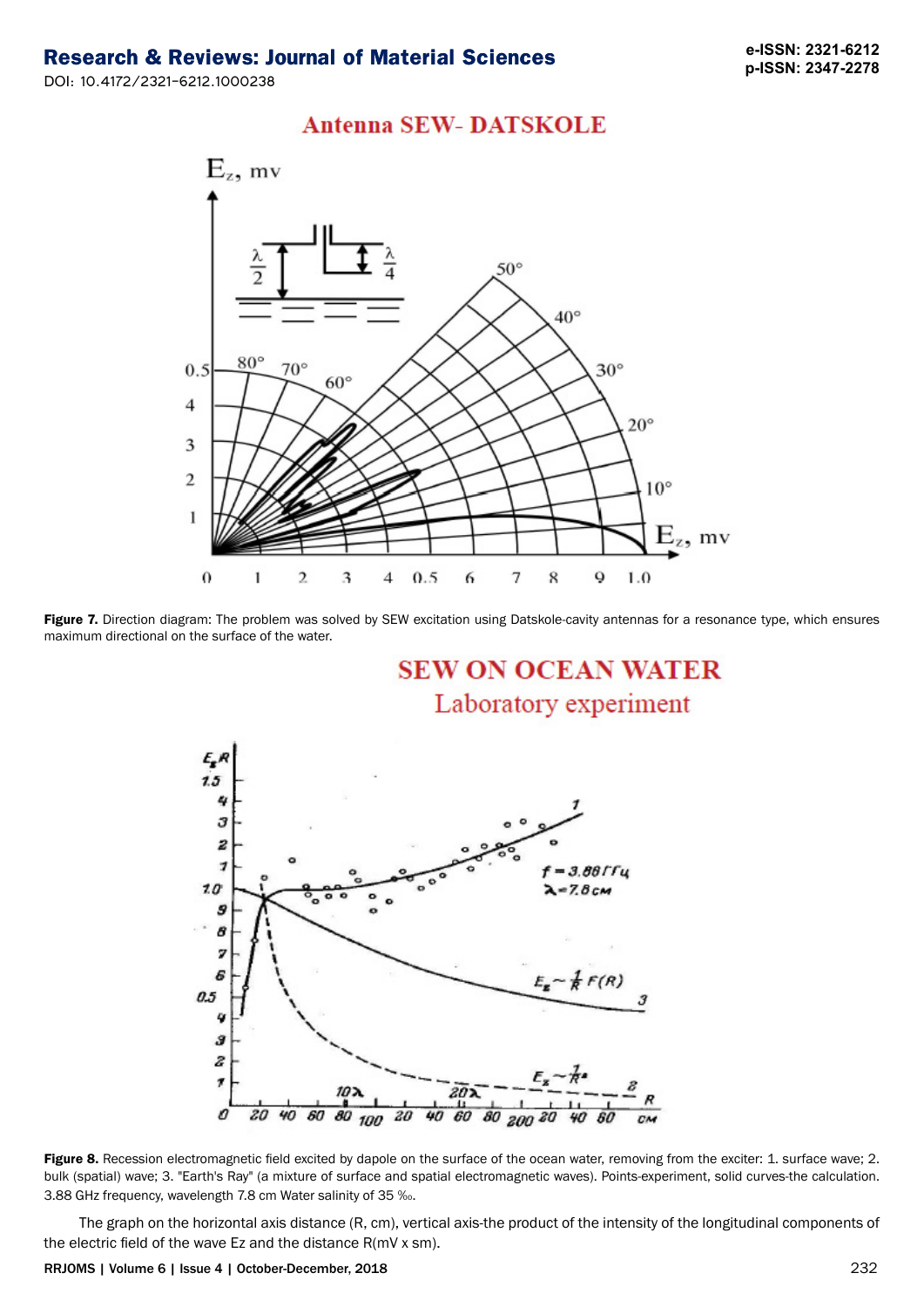**e-ISSN: 2321-6212 p-ISSN: 2347-2278**

## DOI: 10.4172/2321-6212.1000238

## **SEW ON OCEAN WATER**

field experiment of Hansen



Figure 9. Attenuation SEW (1) and the « Eath beam» (2) depending on the frequency of the ocean water.

# (OTH) RADAR



Figure 10. Directional pattern and RADAR detection range in volumetric (spatial) electromagnetic wave (black), on ground beam (blue), and the SEW (red).

The range of the RADAR on the VEW-40 km; the "earthly" beam-300 km; the SEW-over 1000 km.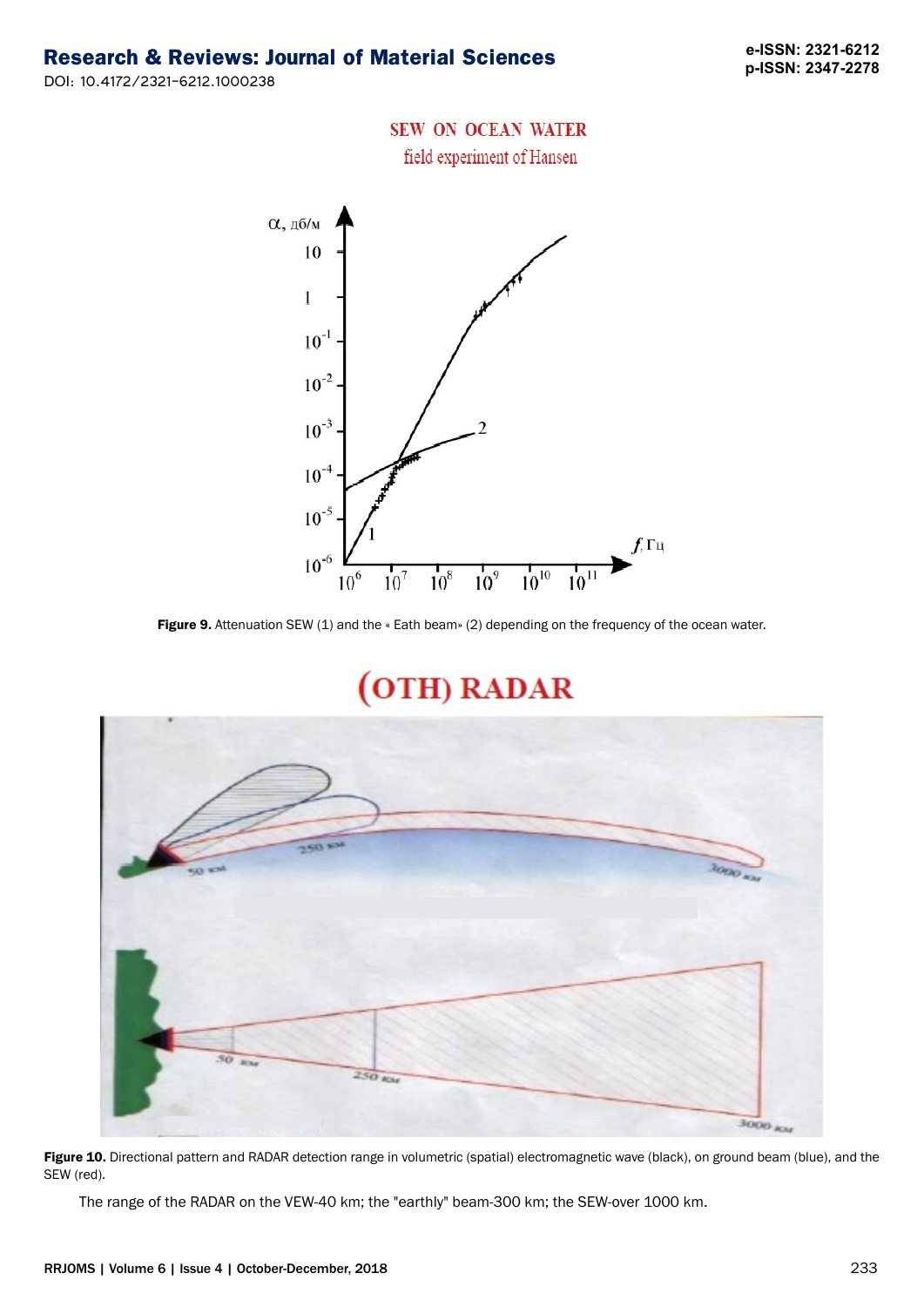## **SEW ON METAL**



Figure 11. Exciter SEW (datskole) and its radiation pattern. Used for excitation of SEW on metal tracks. The Patent of RF.

#### **SEW ON METAL TRACKS**



Figure 12. Dependence of the intensity of the surface waves (z- axis) of frequency (x- axis) and the distance to the transmitting antenna (y-axis). Minimum distance (3 m) in the center of the violet histogram. In the foreground blue track-background.

Scanning by frequency was produced in each of 14 points (3, 6, 9, 12, 15, 18, 21, 24, 27, 30, 33, 36, 39.42 m) distance to the pathogen.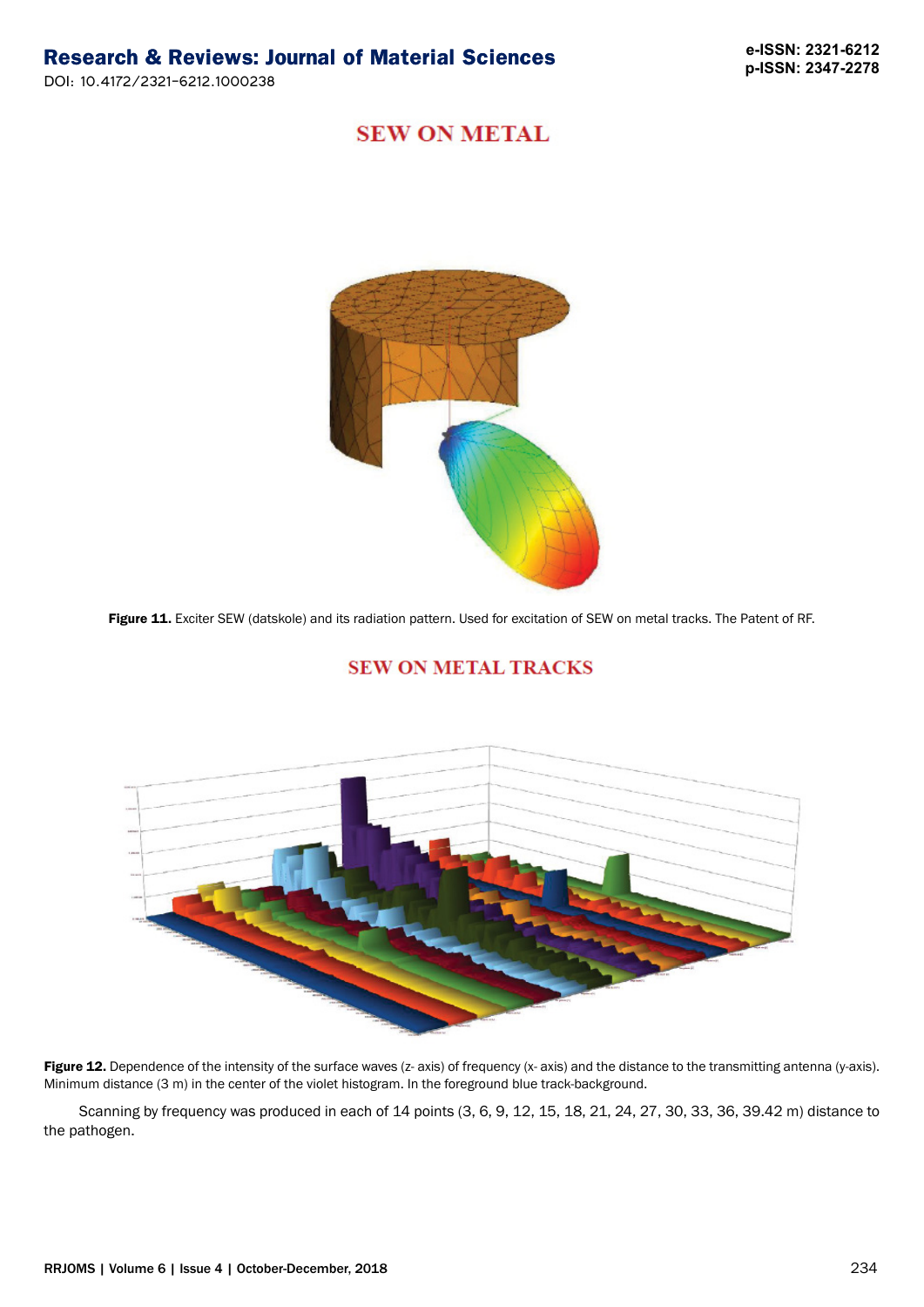#### **SEW RAILWAY RAILS**

Simulation experiment



Figure 13. SEW on the railroad tracks. The amplitude of the current rail depending on the distance from the pathogen. Red crosses indicate the beginning and end of the plot.

## **CONCLUSION**

- •The concept of surface electromagnetic waves Sommerfeld-Zennek-Tesla, different in nature from Maxwell-Hertz electromagnetic waves-the classical problem of Radiophysics XX century-proven Russian physicists.
- •It is necessary to inform the scientific community about the existence of beside us in addition to the spatial (3D) electromagnetic waves also the surface (2D) electromagnetic waves, which are more closely associated with the surrounding media than spatial, and give the scientist the opportunity to look into any secret corner of the investigated space, object or system.
- •SEW-the fundamental problem of physics and technology the XXI century. Scope of practical applications is enormous: monitoring of the Earth's surface, the oceans, the ionosphere; nanotechnology, radar, radio communications, navigation, etc.-new directions of scientific and technical progress. The first country that implements the capabilities of SEW will be leaders of scientific and technical progress.

#### **REFERENCES**

- 1. Maxwell JC. A Treatise on Electricity and Magnetism. Crarendon Press. Oxford. 1873.
- 2. Hertz H. Uber sehr schnelle Schwingungen. Elektrische Wiedemanns Ann. 1887;31:421.
- 3. Zenneck J, Uber die Fortpflanzung ebener elektromagnetischer Wellen langs einer ebenen Zeiterfl che und ihre. Beziehung zur Drahtlosen Telegraphie.
- 4. Nikola Tesla, Colorado Springs, diaries. Samara: Publishing House "Agni". 2008:460.
- 5. KL Сorum and JFCorum. The Zenneck Surface Wave. Appendix II of"Nikola Tesla, Lightning Observations, and Stationary Waves. 1994.
- 6. Sommerfeld A, Electromagnetic waves near wires. Phis Chem. 1899;7:239.
- 7. Marconi G. Marconi sends first Atlantic wireless transmission. Elect World 1901;38:1023.
- 8. Wood R, Proceedings of the Physical Society of London on a Remarkable Case of Uneven Distribution of Light in a Diffraction Grating Spectrum. Phil Mag. 1902;23:310.
- 9. Datsko VN. Antenna of the Surface Electromagnetic Waves. J Eng Phy 2013;8:75-79
- 10. AV Kukushkin, et al. Аbout spreading waves The complete collection of works. 1950;182:369-396.
- 11. Goubau G. Surface Waves and Their Application to Transmission Lines. J Appl Phys 1950;21:1119.